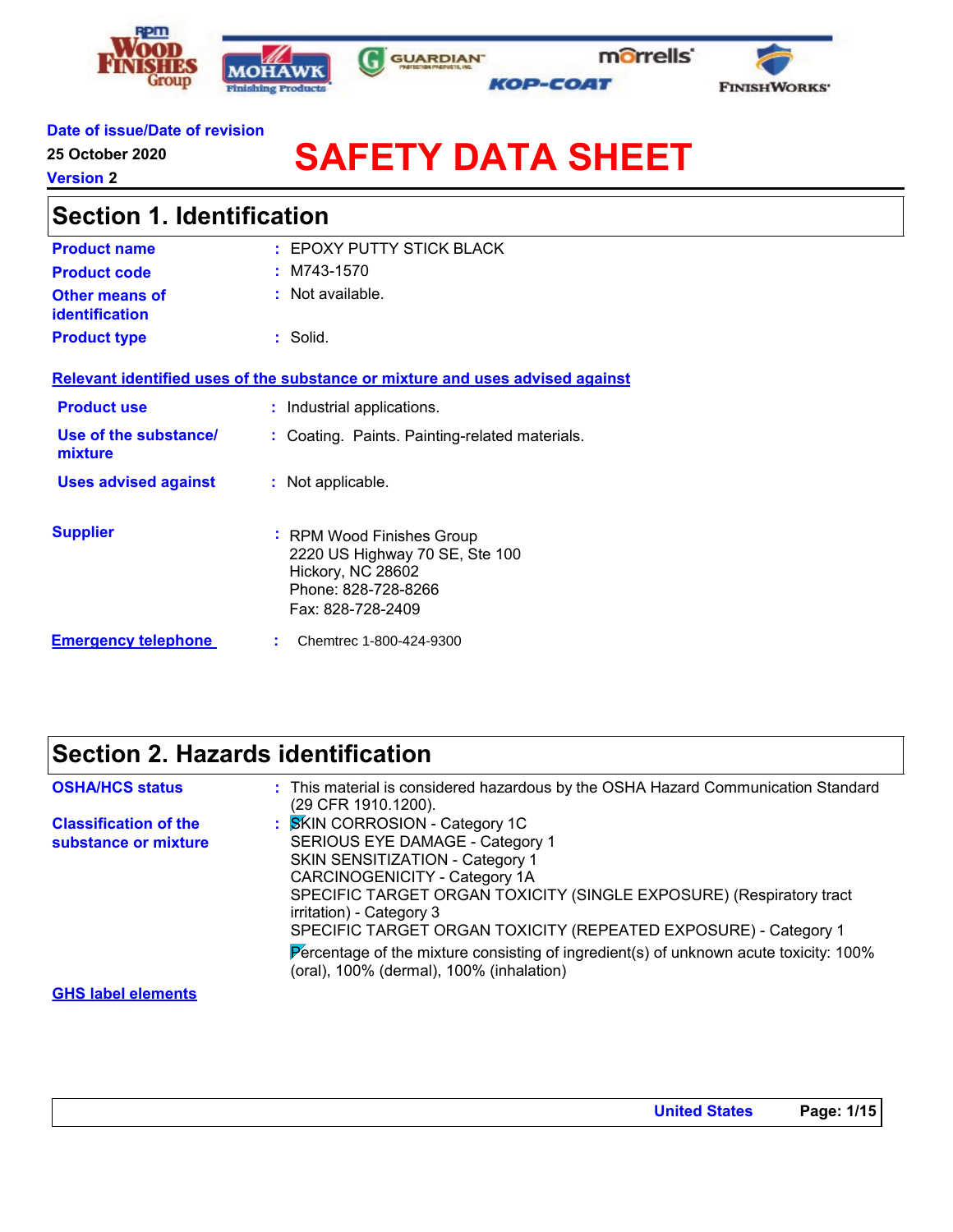## **Section 2. Hazards identification**

| <b>Hazard pictograms</b>                   | ÷.                                                                                                                                                                                                                                                                                                                                                                                                                                                                                                                                                                                                                                                                                                                                                                                 |
|--------------------------------------------|------------------------------------------------------------------------------------------------------------------------------------------------------------------------------------------------------------------------------------------------------------------------------------------------------------------------------------------------------------------------------------------------------------------------------------------------------------------------------------------------------------------------------------------------------------------------------------------------------------------------------------------------------------------------------------------------------------------------------------------------------------------------------------|
| <b>Signal word</b>                         | : Danger                                                                                                                                                                                                                                                                                                                                                                                                                                                                                                                                                                                                                                                                                                                                                                           |
| <b>Hazard statements</b>                   | $\mathcal{C}$ Zauses severe skin burns and eye damage.<br>May cause an allergic skin reaction.<br>May cause respiratory irritation.<br>May cause cancer.<br>Causes damage to organs through prolonged or repeated exposure.                                                                                                                                                                                                                                                                                                                                                                                                                                                                                                                                                        |
| <b>Precautionary statements</b>            |                                                                                                                                                                                                                                                                                                                                                                                                                                                                                                                                                                                                                                                                                                                                                                                    |
| <b>Prevention</b>                          | : Øbtain special instructions before use. Do not handle until all safety precautions have<br>been read and understood. Wear protective gloves, protective clothing and eye or face<br>protection. Use only outdoors or in a well-ventilated area. Do not breathe dust. Do not<br>eat, drink or smoke when using this product. Wash thoroughly after handling.<br>Contaminated work clothing must not be allowed out of the workplace.                                                                                                                                                                                                                                                                                                                                              |
| <b>Response</b>                            | : F exposed or concerned: Get medical advice or attention. IF INHALED: Remove<br>person to fresh air and keep comfortable for breathing. Immediately call a POISON<br>CENTER or doctor. IF SWALLOWED: Immediately call a POISON CENTER or doctor.<br>Rinse mouth. Do NOT induce vomiting. IF ON SKIN (or hair): Take off immediately all<br>contaminated clothing. Rinse skin with water. Immediately call a POISON CENTER or<br>doctor. Wash contaminated clothing before reuse. IF ON SKIN: Wash with plenty of<br>water. If skin irritation or rash occurs: Get medical advice or attention. IF IN EYES:<br>Rinse cautiously with water for several minutes. Remove contact lenses, if present and<br>easy to do. Continue rinsing. Immediately call a POISON CENTER or doctor. |
| <b>Storage</b>                             | : Store locked up. Store in a well-ventilated place. Keep container tightly closed.                                                                                                                                                                                                                                                                                                                                                                                                                                                                                                                                                                                                                                                                                                |
| <b>Disposal</b>                            | Dispose of contents and container in accordance with all local, regional, national and<br>international regulations.                                                                                                                                                                                                                                                                                                                                                                                                                                                                                                                                                                                                                                                               |
| <b>Supplemental label</b><br>elements      | : Sanding and grinding dusts may be harmful if inhaled. This product contains crystalline<br>silica which can cause lung cancer or silicosis. The risk of cancer depends on the<br>duration and level of exposure to dust from sanding surfaces or mist from spray<br>applications. Emits toxic fumes when heated.                                                                                                                                                                                                                                                                                                                                                                                                                                                                 |
| <b>Hazards not otherwise</b><br>classified | : None known.                                                                                                                                                                                                                                                                                                                                                                                                                                                                                                                                                                                                                                                                                                                                                                      |
|                                            |                                                                                                                                                                                                                                                                                                                                                                                                                                                                                                                                                                                                                                                                                                                                                                                    |

### **Section 3. Composition/information on ingredients**

| <b>Substance/mixture</b> | : Mixture                 |
|--------------------------|---------------------------|
| <b>Product name</b>      | : EPOXY PUTTY STICK BLACK |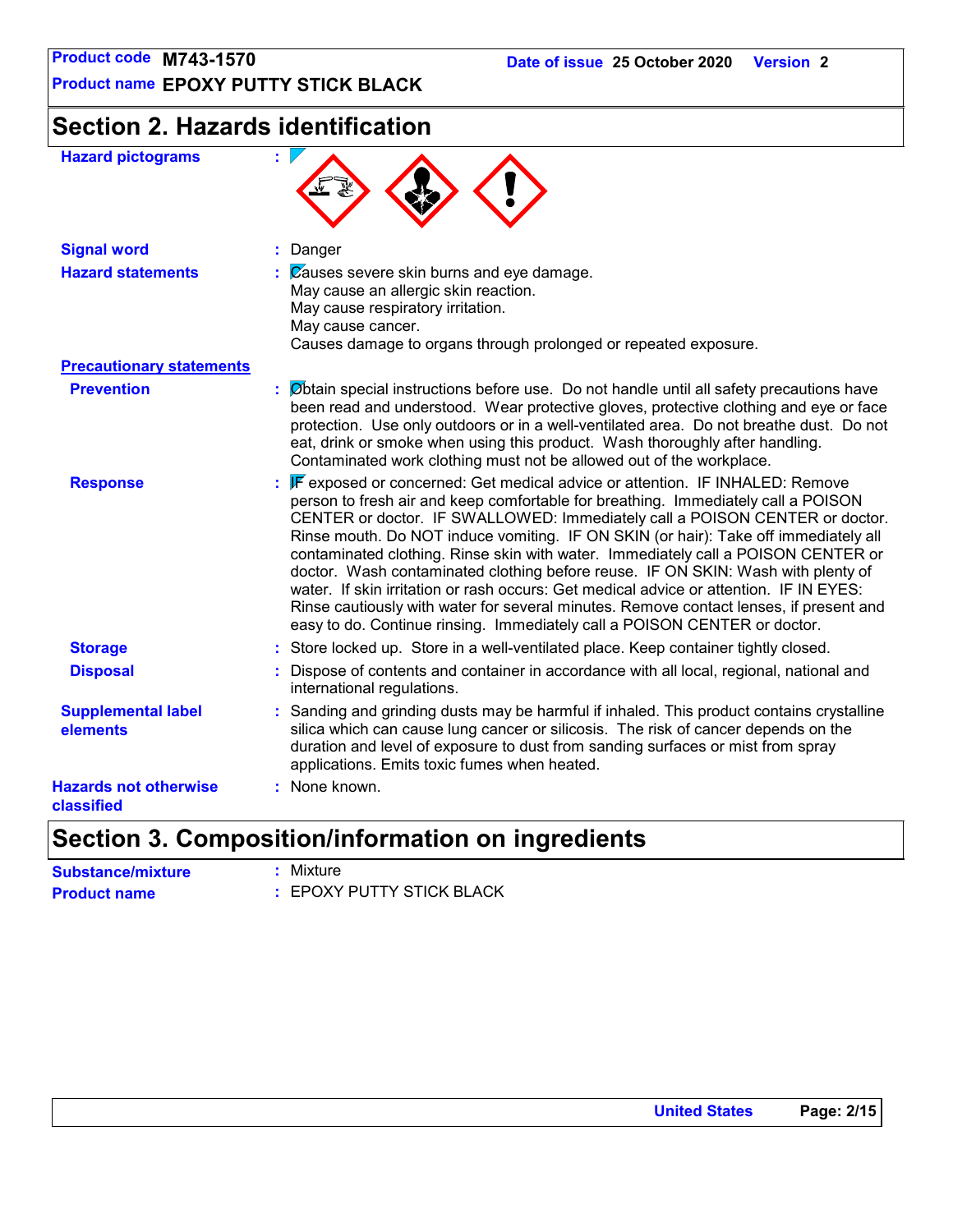### **Section 3. Composition/information on ingredients**

| <b>Ingredient name</b>                                                   | $\frac{9}{6}$    | <b>CAS number</b> |
|--------------------------------------------------------------------------|------------------|-------------------|
| $ \overline{V}$ alc, not containing asbestiform fibres                   | $\geq 90$        | 14807-96-6        |
| glass, oxide, chemicals                                                  | l≥75 - ≤90       | 65997-17-3        |
| bis-[4-(2,3-epoxipropoxi)phenyl]propane                                  | ≥50 - ≤75        | 1675-54-3         |
| Poly[oxy(methyl-1,2-ethanediyl)], α-hydro-ω-hydroxy-, ether with         | l≥50 - ≤75       | 72244-98-5        |
| 2,2-bis(hydroxymethyl)-1,3-propanediol (4:1), 2-hydroxy-3-mercaptopropyl |                  |                   |
| ether                                                                    |                  |                   |
| Epoxy resin (MW $\leq$ 700)                                              | l≥10 - ≤20       | 25068-38-6        |
| 2,4,6-tris(dimethylaminomethyl)phenol                                    | l≥10 - ≤13       | $90 - 72 - 2$     |
| bis[(dimethylamino)methyl]phenol                                         | $\geq 1.0 - 5.0$ | 71074-89-0        |
| crystalline silica, respirable powder (<10 microns)                      | $≥1.0 - ≤5.0$    | 14808-60-7        |

SUB codes represent substances without registered CAS Numbers.

Any concentration shown as a range is to protect confidentiality or is due to batch variation.

**There are no additional ingredients present which, within the current knowledge of the supplier and in the concentrations applicable, are classified as hazardous to health or the environment and hence require reporting in this section.**

**Occupational exposure limits, if available, are listed in Section 8.**

### **Section 4. First aid measures**

If ingestion, irritation, any type of overexposure or symptoms of overexposure occur during or persists after use of this product, contact a POISON CONTROL CENTER, EMERGENCY ROOM OR PHYSICIAN immediately; have Safety Data Sheet information available. Never give anything by mouth to an unconscious or convulsing person.

#### **Description of necessary first aid measures**

| <b>Eye contact</b>                                 | $\therefore$ Check for and remove any contact lenses. Immediately flush eyes with running water for<br>at least 15 minutes, keeping eyelids open. Seek immediate medical attention.                    |
|----------------------------------------------------|--------------------------------------------------------------------------------------------------------------------------------------------------------------------------------------------------------|
| <b>Inhalation</b>                                  | : Remove to fresh air. Keep person warm and at rest. If not breathing, if breathing is<br>irregular or if respiratory arrest occurs, provide artificial respiration or oxygen by trained<br>personnel. |
| <b>Skin contact</b>                                | : Remove contaminated clothing and shoes. Wash skin thoroughly with soap and water<br>or use recognized skin cleanser. Do NOT use solvents or thinners.                                                |
| <b>Ingestion</b>                                   | : If swallowed, seek medical advice immediately and show this container or label. Keep<br>person warm and at rest. Do NOT induce vomiting.                                                             |
| Most important symptoms/effects, acute and delayed |                                                                                                                                                                                                        |
| <b>Potential acute health effects</b>              |                                                                                                                                                                                                        |
| <b>Eye contact</b>                                 | $\beta$ auses serious eye damage.                                                                                                                                                                      |

|                                     |                                                                                                                          | <b>United States</b> | Page: 3/15 |
|-------------------------------------|--------------------------------------------------------------------------------------------------------------------------|----------------------|------------|
| <b>Inhalation</b>                   | pain<br>watering<br>redness<br>: Adverse symptoms may include the following:<br>respiratory tract irritation<br>coughing |                      |            |
| <b>Eye contact</b>                  | $\therefore$ Adverse symptoms may include the following:                                                                 |                      |            |
| <b>Over-exposure signs/symptoms</b> |                                                                                                                          |                      |            |
| Ingestion                           | : No known significant effects or critical hazards.                                                                      |                      |            |
| <b>Skin contact</b>                 | $\therefore$ Zauses severe burns. May cause an allergic skin reaction.                                                   |                      |            |
| <b>Inhalation</b>                   | : May cause respiratory irritation.                                                                                      |                      |            |
| <b>EVE CONTACT</b>                  | . Mauses serious eye ualilaye.                                                                                           |                      |            |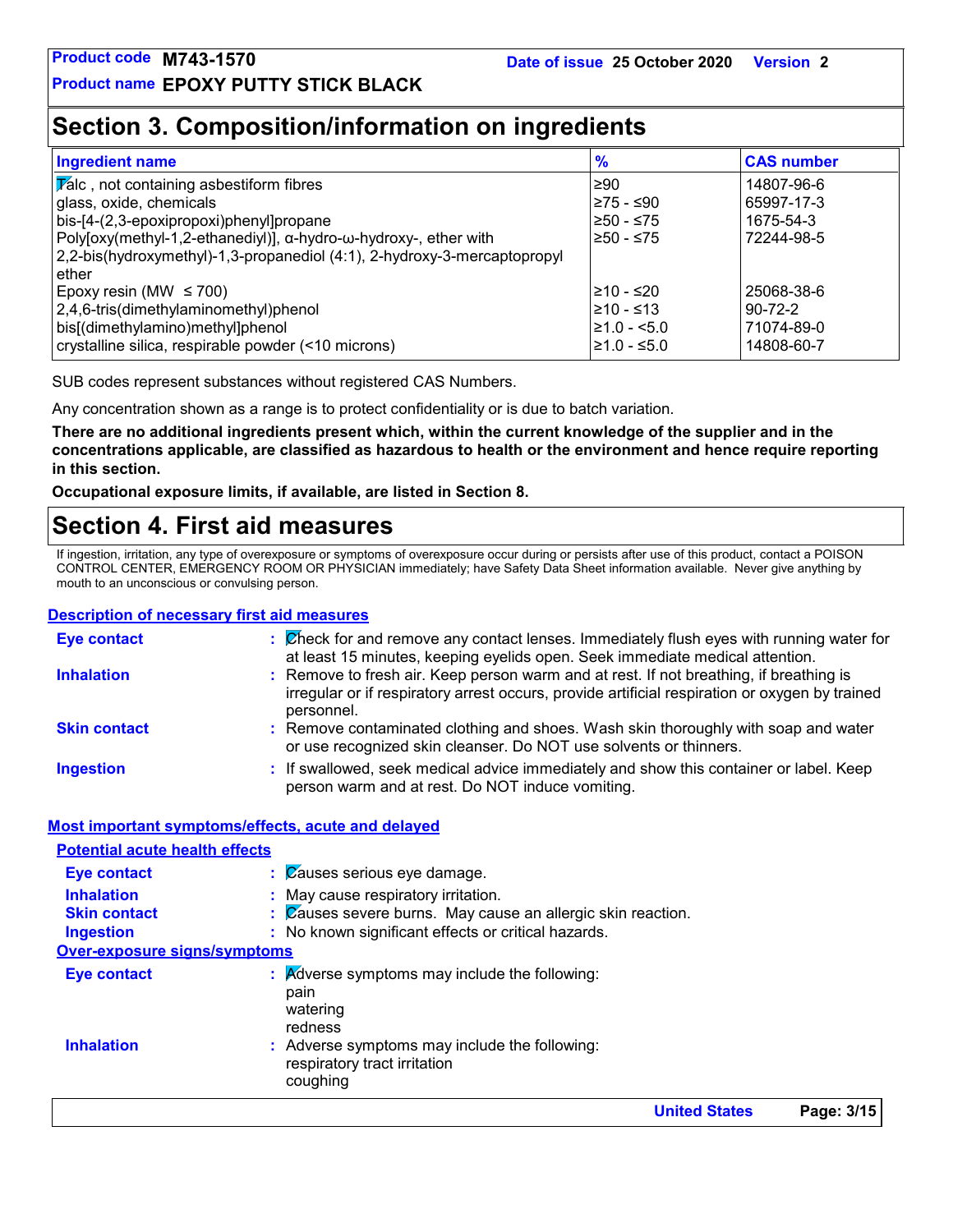**Product name EPOXY PUTTY STICK BLACK**

### **Section 4. First aid measures**

| <b>Skin contact</b> | <b>A</b> dverse symptoms may include the following:<br>pain or irritation<br>redness<br>blistering may occur |
|---------------------|--------------------------------------------------------------------------------------------------------------|
| <b>Ingestion</b>    | $\therefore$ Adverse symptoms may include the following:<br>stomach pains                                    |
|                     | Indication of immediate medical attention and special treatment needed if necessary                          |

| <b>Notes to physician</b><br><b>Specific treatments</b> | : In case of inhalation of decomposition products in a fire, symptoms may be delayed.<br>The exposed person may need to be kept under medical surveillance for 48 hours.<br>: No specific treatment.                                                                                                                                                                                                            |
|---------------------------------------------------------|-----------------------------------------------------------------------------------------------------------------------------------------------------------------------------------------------------------------------------------------------------------------------------------------------------------------------------------------------------------------------------------------------------------------|
| <b>Protection of first-aiders</b>                       | : No action shall be taken involving any personal risk or without suitable training. If it is<br>suspected that fumes are still present, the rescuer should wear an appropriate mask or<br>self-contained breathing apparatus. It may be dangerous to the person providing aid to<br>give mouth-to-mouth resuscitation. Wash contaminated clothing thoroughly with water<br>before removing it, or wear gloves. |

**See toxicological information (Section 11)**

### **Section 5. Fire-fighting measures**

| <b>Extinguishing media</b>                               |                                                                                                                                                                                                     |
|----------------------------------------------------------|-----------------------------------------------------------------------------------------------------------------------------------------------------------------------------------------------------|
| <b>Suitable extinguishing</b><br>media                   | : Use an extinguishing agent suitable for the surrounding fire.                                                                                                                                     |
| <b>Unsuitable extinguishing</b><br>media                 | : None known.                                                                                                                                                                                       |
| <b>Specific hazards arising</b><br>from the chemical     | : No specific fire or explosion hazard.                                                                                                                                                             |
| <b>Hazardous thermal</b><br>decomposition products       | : Decomposition products may include the following materials:<br>carbon oxides<br>nitrogen oxides<br>sulfur oxides<br>halogenated compounds<br>metal oxide/oxides                                   |
| <b>Special protective actions</b><br>for fire-fighters   | : Promptly isolate the scene by removing all persons from the vicinity of the incident if<br>there is a fire. No action shall be taken involving any personal risk or without suitable<br>training. |
| <b>Special protective</b><br>equipment for fire-fighters | : Fire-fighters should wear appropriate protective equipment and self-contained breathing<br>apparatus (SCBA) with a full face-piece operated in positive pressure mode.                            |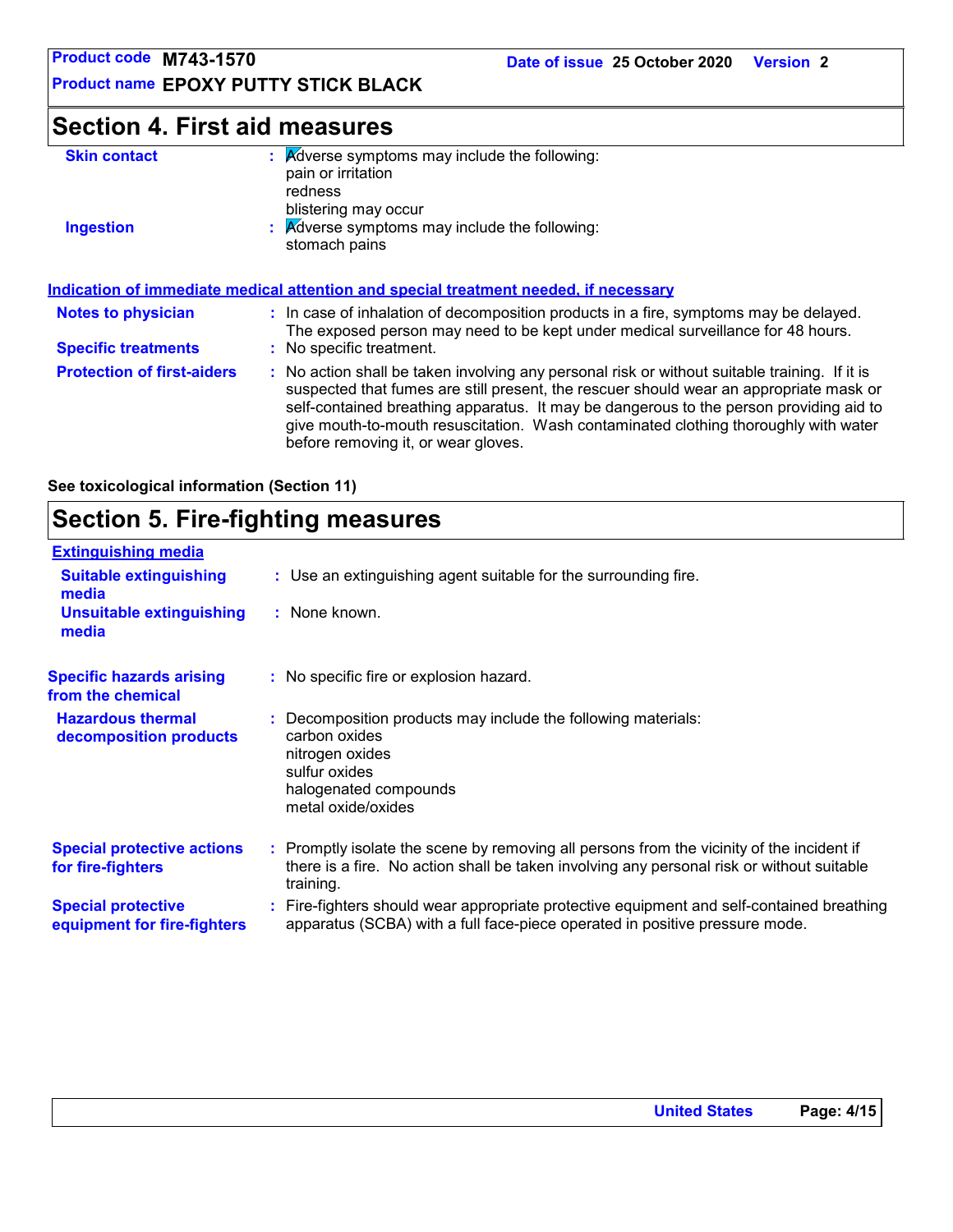### **Section 6. Accidental release measures**

#### **Personal precautions, protective equipment and emergency procedures**

| For non-emergency<br>personnel                               | : No action shall be taken involving any personal risk or without suitable training.<br>Evacuate surrounding areas. Keep unnecessary and unprotected personnel from<br>entering. Do not touch or walk through spilled material. Provide adequate ventilation.<br>Wear appropriate respirator when ventilation is inadequate. Put on appropriate<br>personal protective equipment.                                                               |  |  |
|--------------------------------------------------------------|-------------------------------------------------------------------------------------------------------------------------------------------------------------------------------------------------------------------------------------------------------------------------------------------------------------------------------------------------------------------------------------------------------------------------------------------------|--|--|
| For emergency responders                                     | : If specialized clothing is required to deal with the spillage, take note of any information in<br>Section 8 on suitable and unsuitable materials. See also the information in "For non-<br>emergency personnel".                                                                                                                                                                                                                              |  |  |
| <b>Environmental precautions</b>                             | : Avoid dispersal of spilled material and runoff and contact with soil, waterways, drains<br>and sewers. Inform the relevant authorities if the product has caused environmental<br>pollution (sewers, waterways, soil or air).                                                                                                                                                                                                                 |  |  |
| <b>Methods and materials for containment and cleaning up</b> |                                                                                                                                                                                                                                                                                                                                                                                                                                                 |  |  |
| <b>Small spill</b>                                           | : Move containers from spill area. Avoid dust generation. Do not dry sweep. Vacuum<br>dust with equipment fitted with a HEPA filter and place in a closed, labeled waste<br>container. Place spilled material in a designated, labeled waste container. Dispose of<br>via a licensed waste disposal contractor.                                                                                                                                 |  |  |
| <b>Large spill</b>                                           | : Move containers from spill area. Approach release from upwind. Prevent entry into<br>sewers, water courses, basements or confined areas. Avoid dust generation. Do not<br>dry sweep. Vacuum dust with equipment fitted with a HEPA filter and place in a closed,<br>labeled waste container. Dispose of via a licensed waste disposal contractor. Note:<br>see Section 1 for emergency contact information and Section 13 for waste disposal. |  |  |

### **Section 7. Handling and storage**

#### **Precautions for safe handling**

| <b>Protective measures</b>                       | : Put on appropriate personal protective equipment (see Section 8). Persons with a<br>history of skin sensitization problems should not be employed in any process in which<br>this product is used. Avoid exposure - obtain special instructions before use. Do not<br>handle until all safety precautions have been read and understood. Do not get in eyes<br>or on skin or clothing. Do not ingest. Use only with adequate ventilation. Wear<br>appropriate respirator when ventilation is inadequate. Keep in the original container or<br>an approved alternative made from a compatible material, kept tightly closed when not<br>in use. Empty containers retain product residue and can be hazardous. Do not reuse<br>container. |
|--------------------------------------------------|-------------------------------------------------------------------------------------------------------------------------------------------------------------------------------------------------------------------------------------------------------------------------------------------------------------------------------------------------------------------------------------------------------------------------------------------------------------------------------------------------------------------------------------------------------------------------------------------------------------------------------------------------------------------------------------------------------------------------------------------|
| <b>Special precautions</b>                       | : If this material is part of a multiple component system, read the Safety Data Sheet(s) for<br>the other component or components before blending as the resulting mixture may have<br>the hazards of all of its parts.                                                                                                                                                                                                                                                                                                                                                                                                                                                                                                                   |
| <b>Advice on general</b><br>occupational hygiene | : Eating, drinking and smoking should be prohibited in areas where this material is<br>handled, stored and processed. Workers should wash hands and face before eating,<br>drinking and smoking. Remove contaminated clothing and protective equipment before<br>entering eating areas. See also Section 8 for additional information on hygiene<br>measures.                                                                                                                                                                                                                                                                                                                                                                             |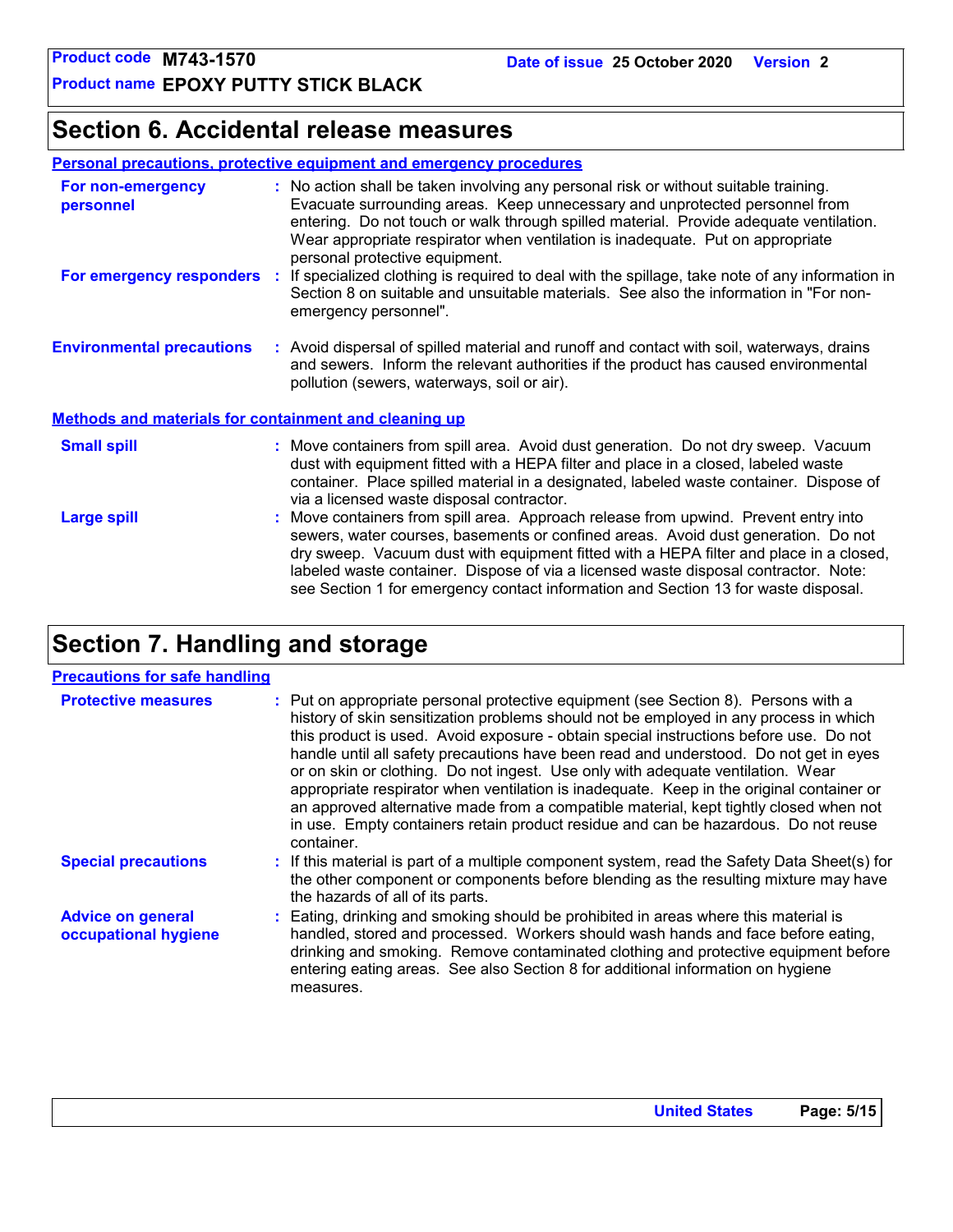### **Section 7. Handling and storage**

| local regulations. Store in original container protected from direct sunlight in a dry, cool<br>including any<br>and well-ventilated area, away from incompatible materials (see Section 10) and food<br><b>incompatibilities</b><br>and drink. Store locked up. Keep container tightly closed and sealed until ready for use.<br>Containers that have been opened must be carefully resealed and kept upright to<br>prevent leakage. Do not store in unlabeled containers. Use appropriate containment to | <b>Conditions for safe storage,</b> | Do not store below the following temperature: $5^{\circ}$ C (41 $^{\circ}$ F). Store in accordance with |
|------------------------------------------------------------------------------------------------------------------------------------------------------------------------------------------------------------------------------------------------------------------------------------------------------------------------------------------------------------------------------------------------------------------------------------------------------------------------------------------------------------|-------------------------------------|---------------------------------------------------------------------------------------------------------|
|                                                                                                                                                                                                                                                                                                                                                                                                                                                                                                            |                                     |                                                                                                         |
|                                                                                                                                                                                                                                                                                                                                                                                                                                                                                                            |                                     | avoid environmental contamination.                                                                      |

### **Section 8. Exposure controls/personal protection**

#### **Control parameters**

**Occupational exposure limits**

| <b>Ingredient name</b>                                           | <b>Exposure limits</b>                               |
|------------------------------------------------------------------|------------------------------------------------------|
| Valc, not containing asbestiform fibres                          | ACGIH TLV (United States, 3/2019).                   |
|                                                                  | TWA: 2 mg/m <sup>3</sup> 8 hours. Form: Respirable   |
|                                                                  | <b>OSHA PEL Z3 (United States).</b>                  |
|                                                                  | TWA: $2 \text{ mg/m}^3$                              |
| glass, oxide, chemicals                                          | <b>OSHA PEL (United States).</b>                     |
|                                                                  | TWA: $15 \text{ mg/m}^3$                             |
|                                                                  | TWA: 5 mg/m <sup>3</sup> Form: Respirable            |
|                                                                  | TWA: 15 mg/m <sup>3</sup> Form: Total dust           |
|                                                                  | <b>ACGIH TLV (United States).</b>                    |
|                                                                  | TWA: 1 f/cc Form: Continuous filament glass          |
|                                                                  | fibers                                               |
|                                                                  | TWA: 5 mg/m <sup>3</sup> , (Inhalable) Form:         |
|                                                                  | Continuous filament glass fibers                     |
|                                                                  | TWA: 3 mg/m <sup>3</sup> Form: Respirable            |
|                                                                  | TWA: 10 mg/m <sup>3</sup> Form: Total dust           |
|                                                                  | ACGIH TLV (United States, 3/2019).                   |
|                                                                  | TWA: 5 mg/m <sup>3</sup> 8 hours. Form: Inhalable    |
|                                                                  | fraction                                             |
|                                                                  | TWA: 1 f/cc 8 hours. Form: Respirable fibers:        |
|                                                                  | length greater than 5 uM; aspect ratio equal to      |
|                                                                  | or greater than 3:1 as determined by the             |
|                                                                  | membrane filter method at 400-450X                   |
|                                                                  | magnification (4-mm objective) phase contrast        |
|                                                                  | illumination.                                        |
| bis-[4-(2,3-epoxipropoxi)phenyl]propane                          | None.                                                |
| Poly[oxy(methyl-1,2-ethanediyl)], α-hydro-ω-hydroxy-, ether with | None.                                                |
| 2,2-bis(hydroxymethyl)-1,3-propanediol (4:1),                    |                                                      |
| 2-hydroxy-3-mercaptopropyl ether                                 |                                                      |
| Epoxy resin (MW $\leq$ 700)                                      | None.                                                |
| 2,4,6-tris(dimethylaminomethyl)phenol                            | None.                                                |
| bis[(dimethylamino)methyl]phenol                                 | None.                                                |
| crystalline silica, respirable powder (<10 microns)              | ACGIH TLV (United States, 3/2019).                   |
|                                                                  | TWA: 0.025 mg/m <sup>3</sup> 8 hours. Form:          |
|                                                                  | Respirable                                           |
|                                                                  | OSHA PEL Z3 (United States, 6/2016).                 |
|                                                                  | TWA: 10 mg/m <sup>3</sup> / (%SiO2+2) 8 hours. Form: |
|                                                                  | Respirable                                           |
|                                                                  | TWA: 250 mppcf / (%SiO2+5) 8 hours. Form:            |
|                                                                  | Respirable                                           |
|                                                                  |                                                      |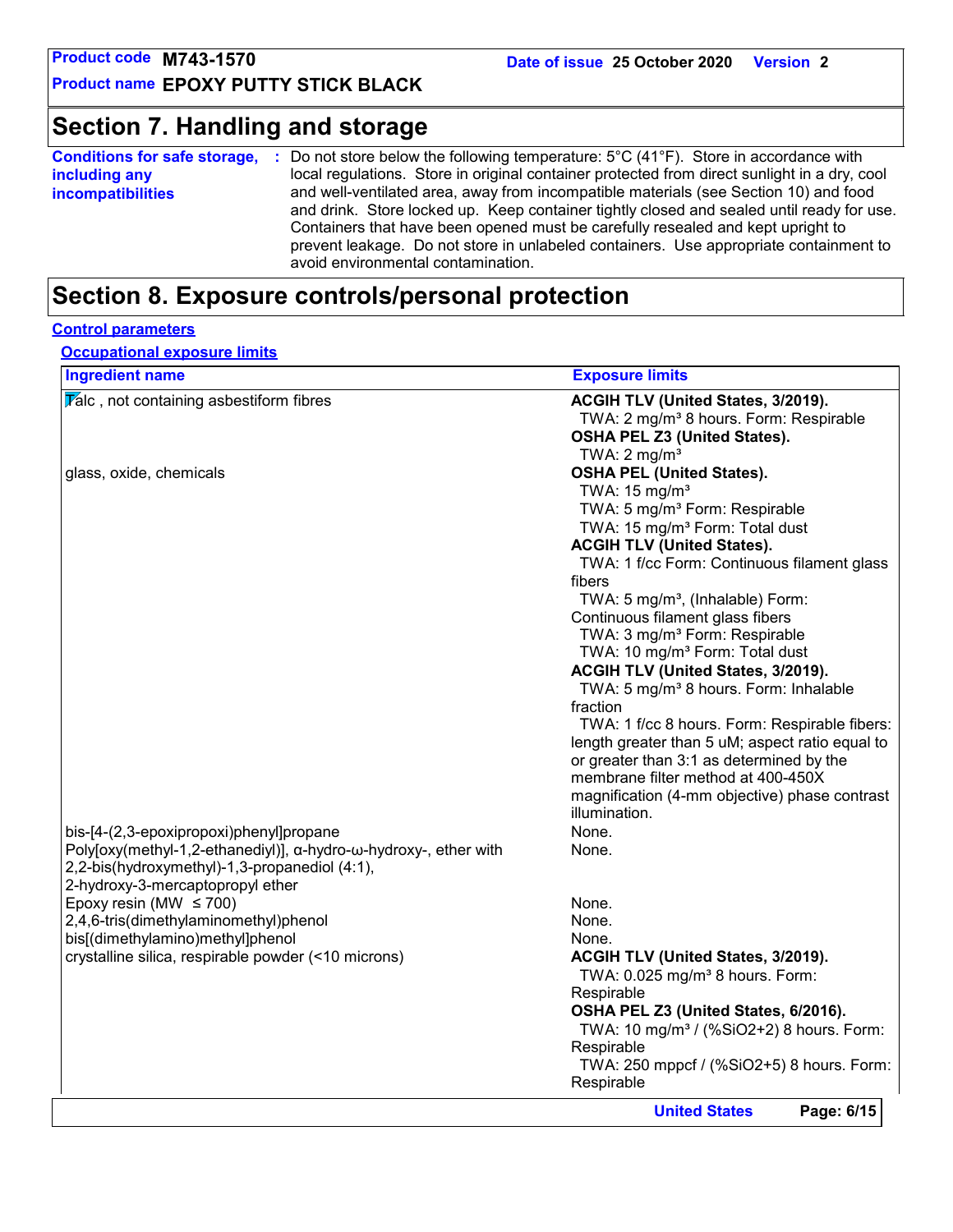**Product name EPOXY PUTTY STICK BLACK**

### **Section 8. Exposure controls/personal protection**

### **OSHA PEL (United States, 5/2018).**

TWA: 50 µg/m<sup>3</sup> 8 hours. Form: Respirable dust

|                                                                                                                                                                                                                                                                                                                 | Key to abbreviations                                                                                                               |                                                                                                                                                                                                                                                                                                                                                                                                                                                                                                                                                       |  |
|-----------------------------------------------------------------------------------------------------------------------------------------------------------------------------------------------------------------------------------------------------------------------------------------------------------------|------------------------------------------------------------------------------------------------------------------------------------|-------------------------------------------------------------------------------------------------------------------------------------------------------------------------------------------------------------------------------------------------------------------------------------------------------------------------------------------------------------------------------------------------------------------------------------------------------------------------------------------------------------------------------------------------------|--|
| A<br>$=$ Acceptable Maximum Peak<br><b>ACGIH</b><br>C<br>$=$ Ceiling Limit<br>F<br>$=$ Fume<br><b>IPEL</b><br>= Internal Permissible Exposure Limit<br><b>OSHA</b><br>= Occupational Safety and Health Administration.<br>R<br>$=$ Respirable<br>Z<br>Consult local authorities for acceptable exposure limits. | = American Conference of Governmental Industrial Hygienists.<br>= OSHA 29 CFR 1910.1200 Subpart Z - Toxic and Hazardous Substances | S<br>= Potential skin absorption<br>SR<br>= Respiratory sensitization<br>SS<br>= Skin sensitization<br><b>STEL</b><br>= Short term Exposure limit values<br>TD<br>$=$ Total dust<br><b>TLV</b><br>= Threshold Limit Value<br>TWA<br>= Time Weighted Average                                                                                                                                                                                                                                                                                           |  |
|                                                                                                                                                                                                                                                                                                                 |                                                                                                                                    | <b>Recommended monitoring : If this product contains ingredients with exposure limits, personal, workplace</b>                                                                                                                                                                                                                                                                                                                                                                                                                                        |  |
| procedures                                                                                                                                                                                                                                                                                                      | hazardous substances will also be required.                                                                                        | atmosphere or biological monitoring may be required to determine the effectiveness of<br>the ventilation or other control measures and/or the necessity to use respiratory<br>protective equipment. Reference should be made to appropriate monitoring standards.<br>Reference to national guidance documents for methods for the determination of                                                                                                                                                                                                    |  |
| <b>Appropriate engineering</b><br>controls                                                                                                                                                                                                                                                                      | limits.                                                                                                                            | : Use only with adequate ventilation. If user operations generate dust, fumes, gas, vapor<br>or mist, use process enclosures, local exhaust ventilation or other engineering controls<br>to keep worker exposure to airborne contaminants below any recommended or statutory                                                                                                                                                                                                                                                                          |  |
| <b>Environmental exposure</b><br><b>controls</b>                                                                                                                                                                                                                                                                | will be necessary to reduce emissions to acceptable levels.                                                                        | : Emissions from ventilation or work process equipment should be checked to ensure<br>they comply with the requirements of environmental protection legislation. In some<br>cases, fume scrubbers, filters or engineering modifications to the process equipment                                                                                                                                                                                                                                                                                      |  |
| <b>Individual protection measures</b>                                                                                                                                                                                                                                                                           |                                                                                                                                    |                                                                                                                                                                                                                                                                                                                                                                                                                                                                                                                                                       |  |
| <b>Hygiene measures</b>                                                                                                                                                                                                                                                                                         | showers are close to the workstation location.                                                                                     | : Wash hands, forearms and face thoroughly after handling chemical products, before<br>eating, smoking and using the lavatory and at the end of the working period.<br>Appropriate techniques should be used to remove potentially contaminated clothing.<br>Contaminated work clothing should not be allowed out of the workplace. Wash<br>contaminated clothing before reusing. Ensure that eyewash stations and safety                                                                                                                             |  |
| <b>Eye/face protection</b>                                                                                                                                                                                                                                                                                      | $\mathcal{C}$ <i>Chemical splash goggles and face shield.</i>                                                                      |                                                                                                                                                                                                                                                                                                                                                                                                                                                                                                                                                       |  |
| <b>Skin protection</b>                                                                                                                                                                                                                                                                                          |                                                                                                                                    |                                                                                                                                                                                                                                                                                                                                                                                                                                                                                                                                                       |  |
| <b>Hand protection</b>                                                                                                                                                                                                                                                                                          | protection time of the gloves cannot be accurately estimated.                                                                      | : Chemical-resistant, impervious gloves complying with an approved standard should be<br>worn at all times when handling chemical products if a risk assessment indicates this is<br>necessary. Considering the parameters specified by the glove manufacturer, check<br>during use that the gloves are still retaining their protective properties. It should be<br>noted that the time to breakthrough for any glove material may be different for different<br>glove manufacturers. In the case of mixtures, consisting of several substances, the |  |
| <b>Gloves</b>                                                                                                                                                                                                                                                                                                   | : pitrile neoprene                                                                                                                 |                                                                                                                                                                                                                                                                                                                                                                                                                                                                                                                                                       |  |
| <b>Body protection</b>                                                                                                                                                                                                                                                                                          | handling this product.                                                                                                             | : Personal protective equipment for the body should be selected based on the task being<br>performed and the risks involved and should be approved by a specialist before                                                                                                                                                                                                                                                                                                                                                                             |  |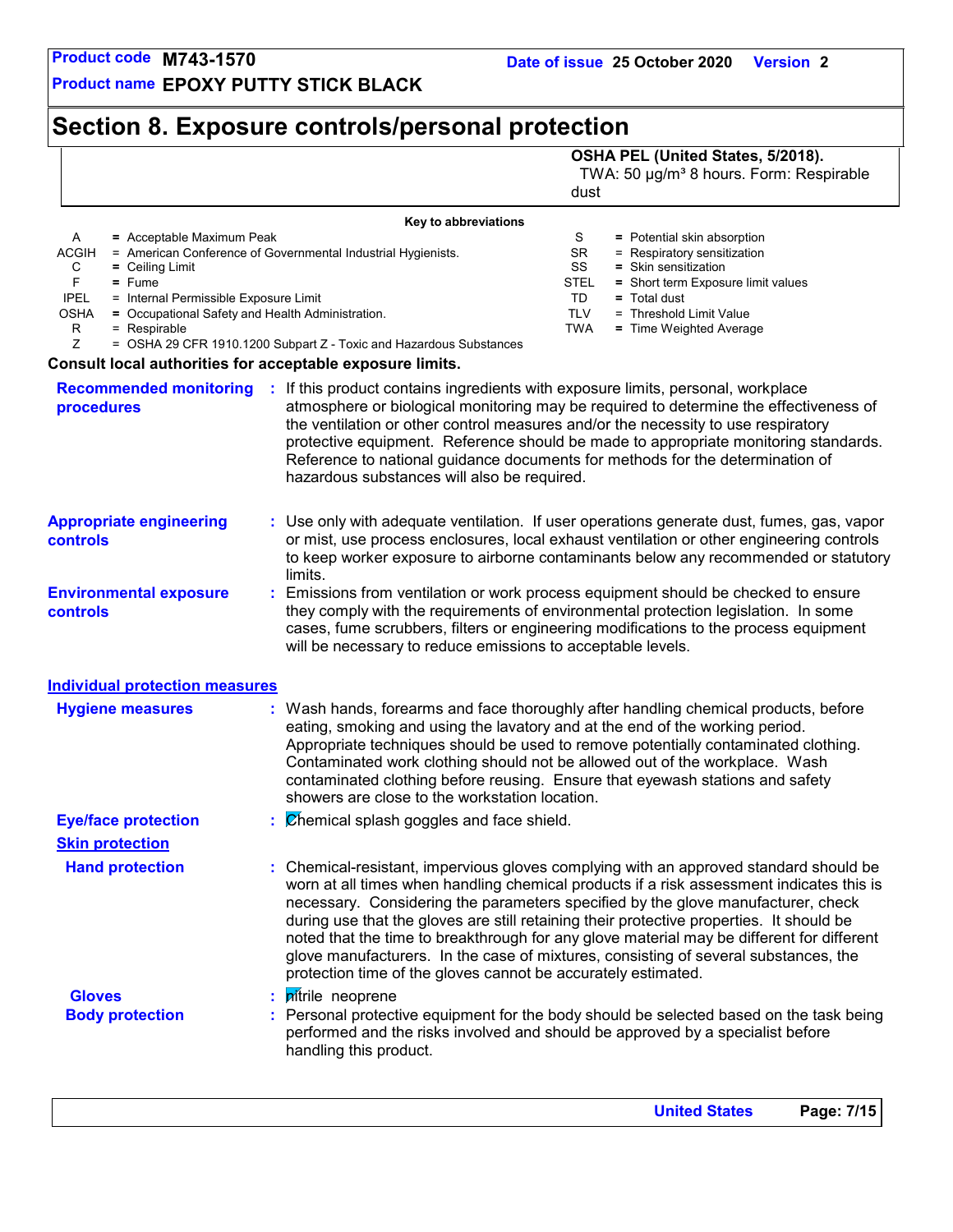**United States Page: 8/15**

**Product name EPOXY PUTTY STICK BLACK**

### **Section 8. Exposure controls/personal protection**

| <b>Other skin protection</b>  | : Appropriate footwear and any additional skin protection measures should be selected<br>based on the task being performed and the risks involved and should be approved by a<br>specialist before handling this product.                                                                                                                                                                                                                          |
|-------------------------------|----------------------------------------------------------------------------------------------------------------------------------------------------------------------------------------------------------------------------------------------------------------------------------------------------------------------------------------------------------------------------------------------------------------------------------------------------|
| <b>Respiratory protection</b> | : Respirator selection must be based on known or anticipated exposure levels, the<br>hazards of the product and the safe working limits of the selected respirator. If workers<br>are exposed to concentrations above the exposure limit, they must use appropriate,<br>certified respirators. Use a properly fitted, air-purifying or air-fed respirator complying<br>with an approved standard if a risk assessment indicates this is necessary. |

### **Section 9. Physical and chemical properties**

| <b>Appearance</b>                                 |                                                              |
|---------------------------------------------------|--------------------------------------------------------------|
| <b>Physical state</b>                             | : Solid.                                                     |
| <b>Color</b>                                      | : Not available.                                             |
| Odor                                              | : Not available.                                             |
| <b>Odor threshold</b>                             | : Not available.                                             |
| pH                                                | : Not available.                                             |
| <b>Melting point</b>                              | : Not available.                                             |
| <b>Boiling point</b>                              | : Not available.                                             |
| <b>Flash point</b>                                | : Closed cup: Not applicable.                                |
| <b>Auto-ignition temperature</b>                  | : Not available.                                             |
| <b>Decomposition temperature</b>                  | : Not available.                                             |
| <b>Flammability (solid, gas)</b>                  | : Not available.                                             |
| Lower and upper explosive<br>(flammable) limits   | : Not available.                                             |
| <b>Evaporation rate</b>                           | : Not available.                                             |
| <b>Vapor pressure</b>                             | : Not available.                                             |
| <b>Vapor density</b>                              | : Not available.                                             |
| <b>Relative density</b>                           | : 0.94                                                       |
| Density (Ibs / gal)                               | : 7.84                                                       |
| <b>Solubility</b>                                 | Insoluble in the following materials: cold water.            |
| <b>Partition coefficient: n-</b><br>octanol/water | : Not available.                                             |
| <b>Viscosity</b>                                  | : Kinematic $(40^{\circ}C (104^{\circ}F))$ : Not applicable. |
| <b>Volatility</b>                                 | $: 0\%$ (v/v), 0% (w/w)                                      |
| % Solid. (w/w)                                    | : 100                                                        |

### **Section 10. Stability and reactivity**

| <b>Reactivity</b>                                   | : No specific test data related to reactivity available for this product or its ingredients. |
|-----------------------------------------------------|----------------------------------------------------------------------------------------------|
| <b>Chemical stability</b>                           | : The product is stable.                                                                     |
| <b>Possibility of hazardous</b><br><b>reactions</b> | : Under normal conditions of storage and use, hazardous reactions will not occur.            |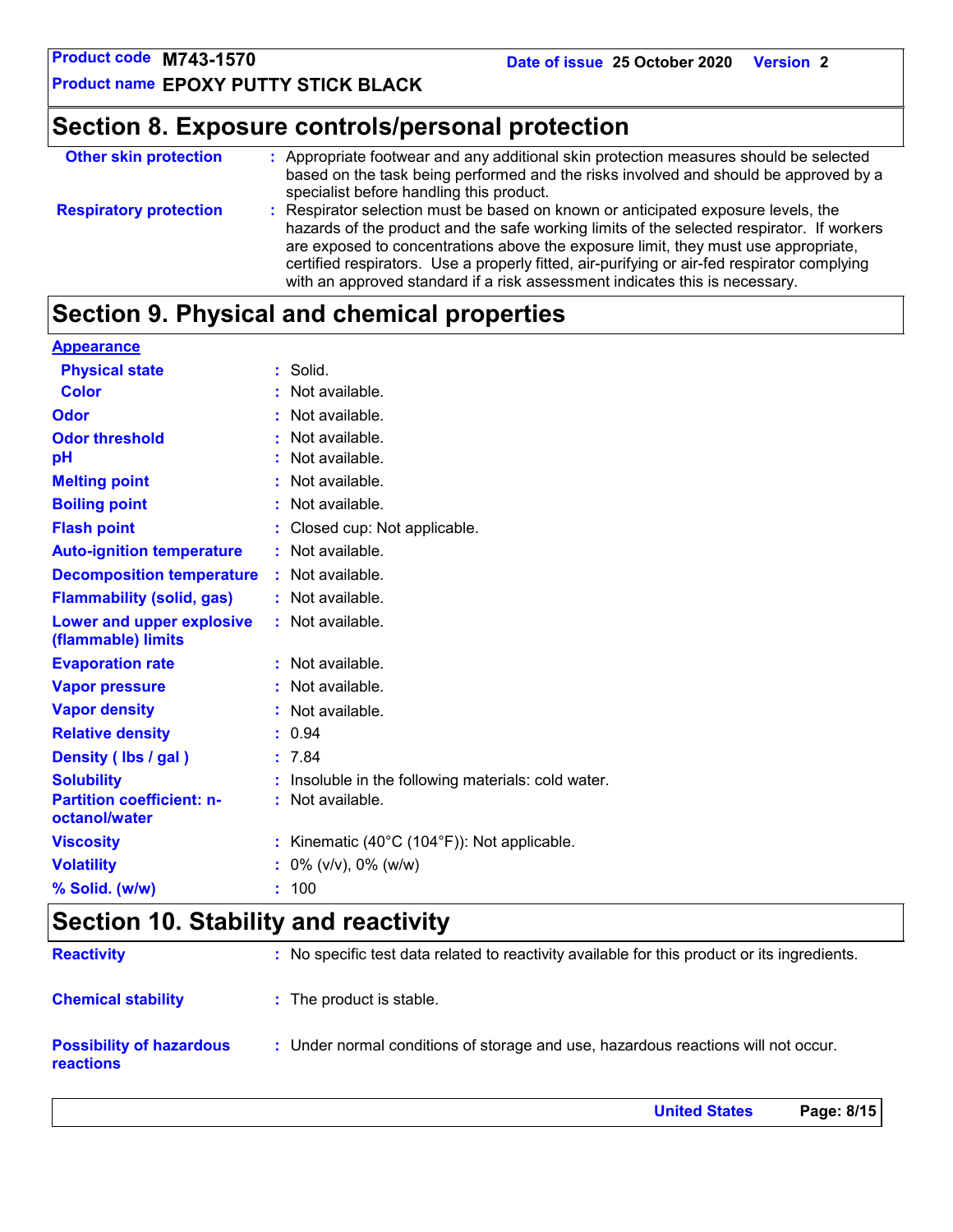**Product name EPOXY PUTTY STICK BLACK**

### **Section 10. Stability and reactivity**

| <b>Conditions to avoid</b>                 | : When exposed to high temperatures may produce hazardous decomposition products.<br>Refer to protective measures listed in sections 7 and 8. |
|--------------------------------------------|-----------------------------------------------------------------------------------------------------------------------------------------------|
| <b>Incompatible materials</b>              | : Keep away from the following materials to prevent strong exothermic reactions:<br>oxidizing agents, strong alkalis, strong acids.           |
| <b>Hazardous decomposition</b><br>products | Decomposition products may include the following materials: carbon monoxide, carbon<br>dioxide, smoke, oxides of nitrogen.                    |

### **Section 11. Toxicological information**

#### **Information on toxicological effects**

#### **Acute toxicity**

| <b>Product/ingredient name</b>                                    | <b>Result</b> | <b>Species</b> | <b>Dose</b> | <b>Exposure</b> |
|-------------------------------------------------------------------|---------------|----------------|-------------|-----------------|
| $\vert$ $\overline{p}$ is-[4-(2,3-epoxipropoxi)<br>phenyl]propane | LD50 Dermal   | Rabbit         | 23000 mg/kg |                 |
|                                                                   | LD50 Oral     | Rat            | 15000 mg/kg |                 |
| Epoxy resin (MW $\leq$ 700)                                       | ILD50 Dermal  | Rabbit         | $>2$ g/kg   |                 |
|                                                                   | LD50 Oral     | Rat            | $>2$ g/kg   |                 |
| $2,4,6$ -tris                                                     | LD50 Dermal   | Rabbit         | $1.28$ g/kg |                 |
| (dimethylaminomethyl)phenol                                       |               |                |             |                 |
|                                                                   | LD50 Dermal   | Rat            | 1280 mg/kg  |                 |
|                                                                   | LD50 Oral     | Rat            | 1200 mg/kg  |                 |

**Conclusion/Summary :** There are no data available on the mixture itself.

#### **Irritation/Corrosion**

| <b>Product/ingredient name</b>                       | <b>Result</b>                         | <b>Species</b> | <b>Score</b> | <b>Exposure</b> | <b>Observation</b>       |
|------------------------------------------------------|---------------------------------------|----------------|--------------|-----------------|--------------------------|
| $\sqrt{p}$ s-[4-(2,3-epoxipropoxi)<br>phenyl]propane | Eyes - Redness of the<br>conjunctivae | l Rabbit       | 0.4          | 24 hours        |                          |
|                                                      | Eyes - Mild irritant                  | Rabbit         |              | 24 hours        | $\overline{\phantom{0}}$ |
|                                                      | Skin - Erythema/Eschar                | Rabbit         | 0.8          | 4 hours         | $\overline{\phantom{0}}$ |
|                                                      | Skin - Edema                          | Rabbit         | 0.5          | 4 hours         | $\overline{\phantom{0}}$ |
|                                                      | Skin - Mild irritant                  | Rabbit         |              | 4 hours         | $\overline{\phantom{0}}$ |
| Epoxy resin (MW $\leq$ 700)                          | Skin - Mild irritant                  | Rabbit         |              |                 |                          |
|                                                      | Eyes - Mild irritant                  | Rabbit         |              |                 |                          |
| 2,4,6-tris                                           | Skin - Visible necrosis               | l Rabbit       |              | 4 hours         | 7 days                   |
| (dimethylaminomethyl)phenol                          |                                       |                |              |                 |                          |

| <b>Conclusion/Summary</b> |                                                                 |
|---------------------------|-----------------------------------------------------------------|
| <b>Skin</b>               | $\therefore$ There are no data available on the mixture itself. |
| <b>Eves</b>               | $\therefore$ There are no data available on the mixture itself. |
| <b>Respiratory</b>        | $\therefore$ There are no data available on the mixture itself. |
| <b>Sensitization</b>      |                                                                 |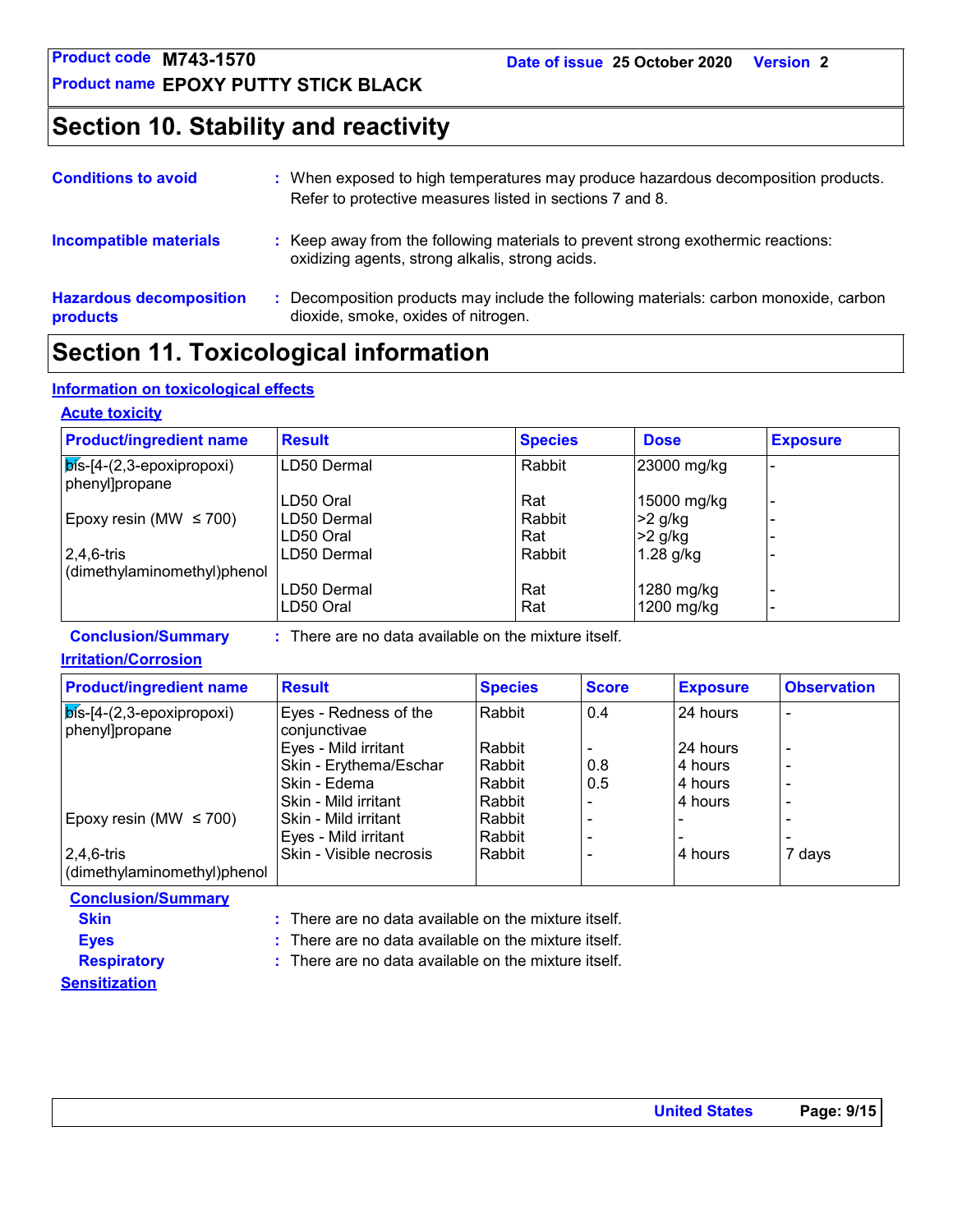**Product name EPOXY PUTTY STICK BLACK**

## **Section 11. Toxicological information**

| <b>Product/ingredient name</b><br><b>Route of</b><br>exposure                                                                                           |                |             | <b>Species</b>      |                                                      | <b>Result</b>               |                                 |  |
|---------------------------------------------------------------------------------------------------------------------------------------------------------|----------------|-------------|---------------------|------------------------------------------------------|-----------------------------|---------------------------------|--|
| $\mathsf{b}$ ís-[4-(2,3-epoxipropoxi)<br>phenyl]propane                                                                                                 | skin           |             | Mouse               |                                                      | Sensitizing                 |                                 |  |
| Epoxy resin (MW $\leq$ 700)<br>$2,4,6$ -tris<br>(dimethylaminomethyl)phenol                                                                             | skin<br>skin   |             | Mouse<br>Guinea pig |                                                      | Sensitizing<br>Sensitizing  |                                 |  |
| <b>Conclusion/Summary</b><br><b>Skin</b>                                                                                                                |                |             |                     | There are no data available on the mixture itself.   |                             |                                 |  |
| <b>Respiratory</b>                                                                                                                                      |                |             |                     | There are no data available on the mixture itself.   |                             |                                 |  |
| <b>Mutagenicity</b>                                                                                                                                     |                |             |                     |                                                      |                             |                                 |  |
| <b>Conclusion/Summary</b>                                                                                                                               |                |             |                     | : There are no data available on the mixture itself. |                             |                                 |  |
| <b>Carcinogenicity</b>                                                                                                                                  |                |             |                     |                                                      |                             |                                 |  |
| <b>Conclusion/Summary</b>                                                                                                                               |                |             |                     | : There are no data available on the mixture itself. |                             |                                 |  |
| <b>Classification</b>                                                                                                                                   |                |             |                     |                                                      |                             |                                 |  |
| <b>Product/ingredient name</b>                                                                                                                          | <b>OSHA</b>    | <b>IARC</b> | <b>NTP</b>          |                                                      |                             |                                 |  |
| glass, oxide, chemicals<br>bis-[4-(2,3-epoxipropoxi)<br>phenyl]propane                                                                                  | $\blacksquare$ | 3<br>3      |                     |                                                      |                             |                                 |  |
| crystalline silica, respirable<br>powder (<10 microns)                                                                                                  | $\blacksquare$ | 1           |                     | Known to be a human carcinogen.                      |                             |                                 |  |
| <b>Carcinogen Classification code:</b>                                                                                                                  |                |             |                     |                                                      |                             |                                 |  |
| IARC: 1, 2A, 2B, 3, 4<br>NTP: Known to be a human carcinogen; Reasonably anticipated to be a human carcinogen<br>OSHA: +<br>Not listed/not regulated: - |                |             |                     |                                                      |                             |                                 |  |
| <b>Reproductive toxicity</b>                                                                                                                            |                |             |                     |                                                      |                             |                                 |  |
| <b>Conclusion/Summary</b>                                                                                                                               |                |             |                     | : There are no data available on the mixture itself. |                             |                                 |  |
| <b>Teratogenicity</b>                                                                                                                                   |                |             |                     |                                                      |                             |                                 |  |
| <b>Conclusion/Summary</b><br>: There are no data available on the mixture itself.                                                                       |                |             |                     |                                                      |                             |                                 |  |
| <b>Specific target organ toxicity (single exposure)</b>                                                                                                 |                |             |                     |                                                      |                             |                                 |  |
| <b>Name</b>                                                                                                                                             |                |             |                     | <b>Category</b>                                      | <b>Route of</b><br>exposure | <b>Target organs</b>            |  |
| Talc, not containing asbestiform fibres                                                                                                                 |                |             |                     | Category 3                                           |                             | Respiratory tract<br>irritation |  |
| <b>Specific target organ toxicity (repeated exposure)</b>                                                                                               |                |             |                     |                                                      |                             |                                 |  |
| <b>Name</b>                                                                                                                                             |                |             |                     | <b>Category</b>                                      | <b>Route of</b><br>exposure | <b>Target organs</b>            |  |
| crystalline silica, respirable powder (<10 microns)                                                                                                     |                |             |                     | Category 1                                           | inhalation                  | $\frac{1}{2}$                   |  |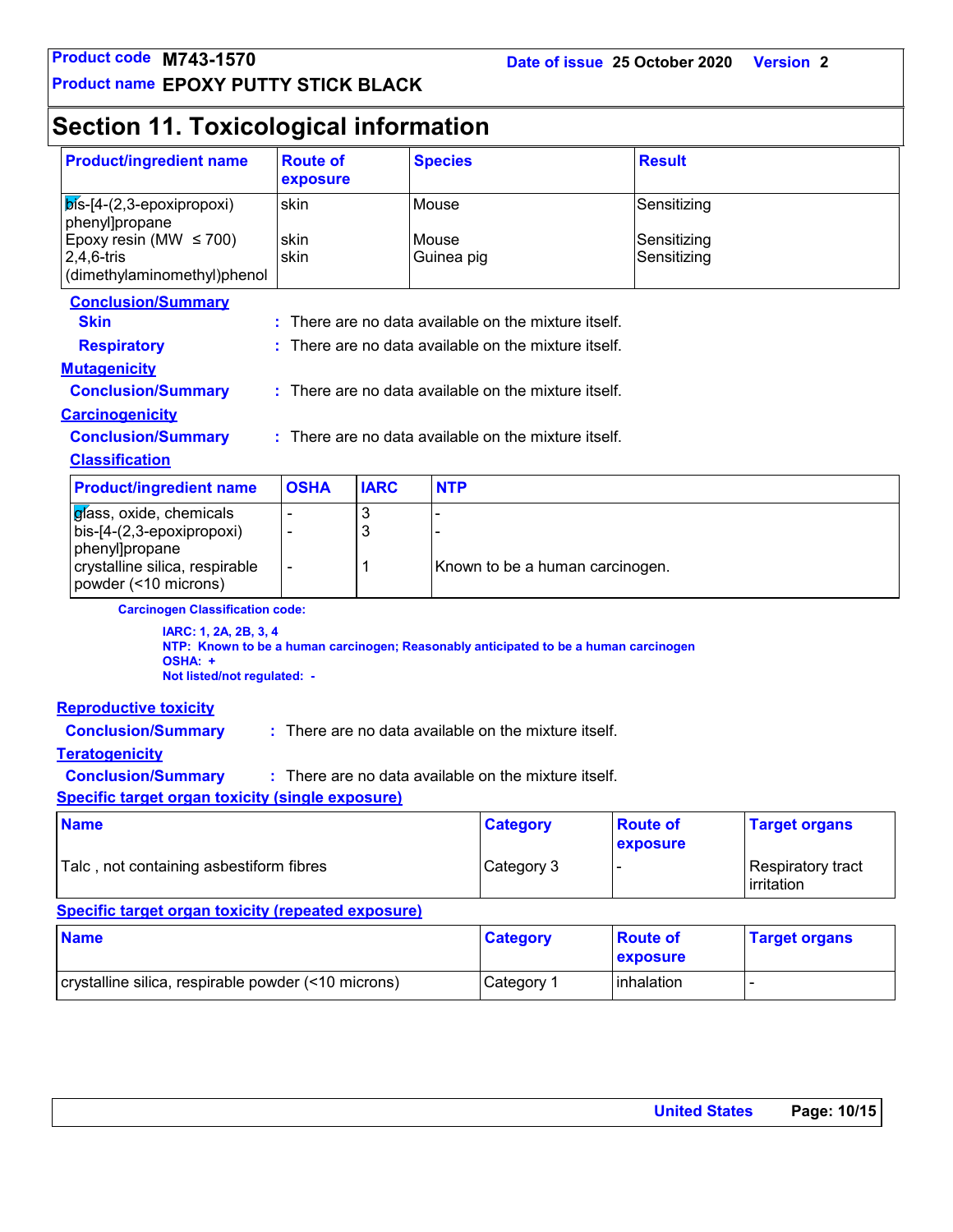**Product name EPOXY PUTTY STICK BLACK**

### **Section 11. Toxicological information**

**Target organs :** Contains material which causes damage to the following organs: liver, spleen, bone marrow.

Contains material which may cause damage to the following organs: kidneys, lungs, cardiovascular system, upper respiratory tract, immune system, skin, eyes.

#### **Aspiration hazard**

Not available.

#### **Information on the likely routes of exposure**

| <b>Potential acute health effects</b> |    |                                                                                                                                                                                                                                                                                                                                                                                                                                                                                                                                                                                                                                                                                                                                                                                                                                                                                                                                                                                                                                                                                                                                                                                                                                                                                    |
|---------------------------------------|----|------------------------------------------------------------------------------------------------------------------------------------------------------------------------------------------------------------------------------------------------------------------------------------------------------------------------------------------------------------------------------------------------------------------------------------------------------------------------------------------------------------------------------------------------------------------------------------------------------------------------------------------------------------------------------------------------------------------------------------------------------------------------------------------------------------------------------------------------------------------------------------------------------------------------------------------------------------------------------------------------------------------------------------------------------------------------------------------------------------------------------------------------------------------------------------------------------------------------------------------------------------------------------------|
| <b>Eye contact</b>                    |    | Causes serious eye damage.                                                                                                                                                                                                                                                                                                                                                                                                                                                                                                                                                                                                                                                                                                                                                                                                                                                                                                                                                                                                                                                                                                                                                                                                                                                         |
| <b>Inhalation</b>                     |    | May cause respiratory irritation.                                                                                                                                                                                                                                                                                                                                                                                                                                                                                                                                                                                                                                                                                                                                                                                                                                                                                                                                                                                                                                                                                                                                                                                                                                                  |
| <b>Skin contact</b>                   |    | Zauses severe burns. May cause an allergic skin reaction.                                                                                                                                                                                                                                                                                                                                                                                                                                                                                                                                                                                                                                                                                                                                                                                                                                                                                                                                                                                                                                                                                                                                                                                                                          |
| <b>Ingestion</b>                      |    | : No known significant effects or critical hazards.                                                                                                                                                                                                                                                                                                                                                                                                                                                                                                                                                                                                                                                                                                                                                                                                                                                                                                                                                                                                                                                                                                                                                                                                                                |
| <b>Over-exposure signs/symptoms</b>   |    |                                                                                                                                                                                                                                                                                                                                                                                                                                                                                                                                                                                                                                                                                                                                                                                                                                                                                                                                                                                                                                                                                                                                                                                                                                                                                    |
| <b>Eye contact</b>                    |    | Adverse symptoms may include the following:<br>pain<br>watering<br>redness                                                                                                                                                                                                                                                                                                                                                                                                                                                                                                                                                                                                                                                                                                                                                                                                                                                                                                                                                                                                                                                                                                                                                                                                         |
| <b>Inhalation</b>                     |    | : Adverse symptoms may include the following:<br>respiratory tract irritation<br>coughing                                                                                                                                                                                                                                                                                                                                                                                                                                                                                                                                                                                                                                                                                                                                                                                                                                                                                                                                                                                                                                                                                                                                                                                          |
| <b>Skin contact</b>                   | t. | Adverse symptoms may include the following:<br>pain or irritation<br>redness<br>blistering may occur                                                                                                                                                                                                                                                                                                                                                                                                                                                                                                                                                                                                                                                                                                                                                                                                                                                                                                                                                                                                                                                                                                                                                                               |
| <b>Ingestion</b>                      |    | <b>Adverse symptoms may include the following:</b>                                                                                                                                                                                                                                                                                                                                                                                                                                                                                                                                                                                                                                                                                                                                                                                                                                                                                                                                                                                                                                                                                                                                                                                                                                 |
|                                       |    | stomach pains                                                                                                                                                                                                                                                                                                                                                                                                                                                                                                                                                                                                                                                                                                                                                                                                                                                                                                                                                                                                                                                                                                                                                                                                                                                                      |
|                                       |    | Delayed and immediate effects and also chronic effects from short and long term exposure                                                                                                                                                                                                                                                                                                                                                                                                                                                                                                                                                                                                                                                                                                                                                                                                                                                                                                                                                                                                                                                                                                                                                                                           |
| <b>Conclusion/Summary</b>             |    | : There are no data available on the mixture itself. This product contains crystalline silica<br>which can cause lung cancer or silicosis. The risk of cancer depends on the duration<br>and level of exposure to dust from sanding surfaces or mist from spray applications.<br>Exposure to component solvent vapor concentrations in excess of the stated<br>occupational exposure limit may result in adverse health effects such as mucous<br>membrane and respiratory system irritation and adverse effects on the kidneys, liver<br>and central nervous system. Symptoms and signs include headache, dizziness, fatigue,<br>muscular weakness, drowsiness and, in extreme cases, loss of consciousness.<br>Solvents may cause some of the above effects by absorption through the skin. There is<br>some evidence that repeated exposure to organic solvent vapors in combination with<br>constant loud noise can cause greater hearing loss than expected from exposure to<br>noise alone. Ingestion may cause nausea, diarrhea and vomiting. This takes into<br>account, where known, delayed and immediate effects and also chronic effects of<br>components from short-term and long-term exposure by oral, inhalation and dermal<br>routes of exposure and eye contact. |
| <b>Short term exposure</b>            |    |                                                                                                                                                                                                                                                                                                                                                                                                                                                                                                                                                                                                                                                                                                                                                                                                                                                                                                                                                                                                                                                                                                                                                                                                                                                                                    |
| <b>Potential immediate</b><br>effects |    | $:$ There are no data available on the mixture itself.                                                                                                                                                                                                                                                                                                                                                                                                                                                                                                                                                                                                                                                                                                                                                                                                                                                                                                                                                                                                                                                                                                                                                                                                                             |
| <b>Potential delayed effects</b>      |    | : There are no data available on the mixture itself.                                                                                                                                                                                                                                                                                                                                                                                                                                                                                                                                                                                                                                                                                                                                                                                                                                                                                                                                                                                                                                                                                                                                                                                                                               |
| <b>Long term exposure</b>             |    |                                                                                                                                                                                                                                                                                                                                                                                                                                                                                                                                                                                                                                                                                                                                                                                                                                                                                                                                                                                                                                                                                                                                                                                                                                                                                    |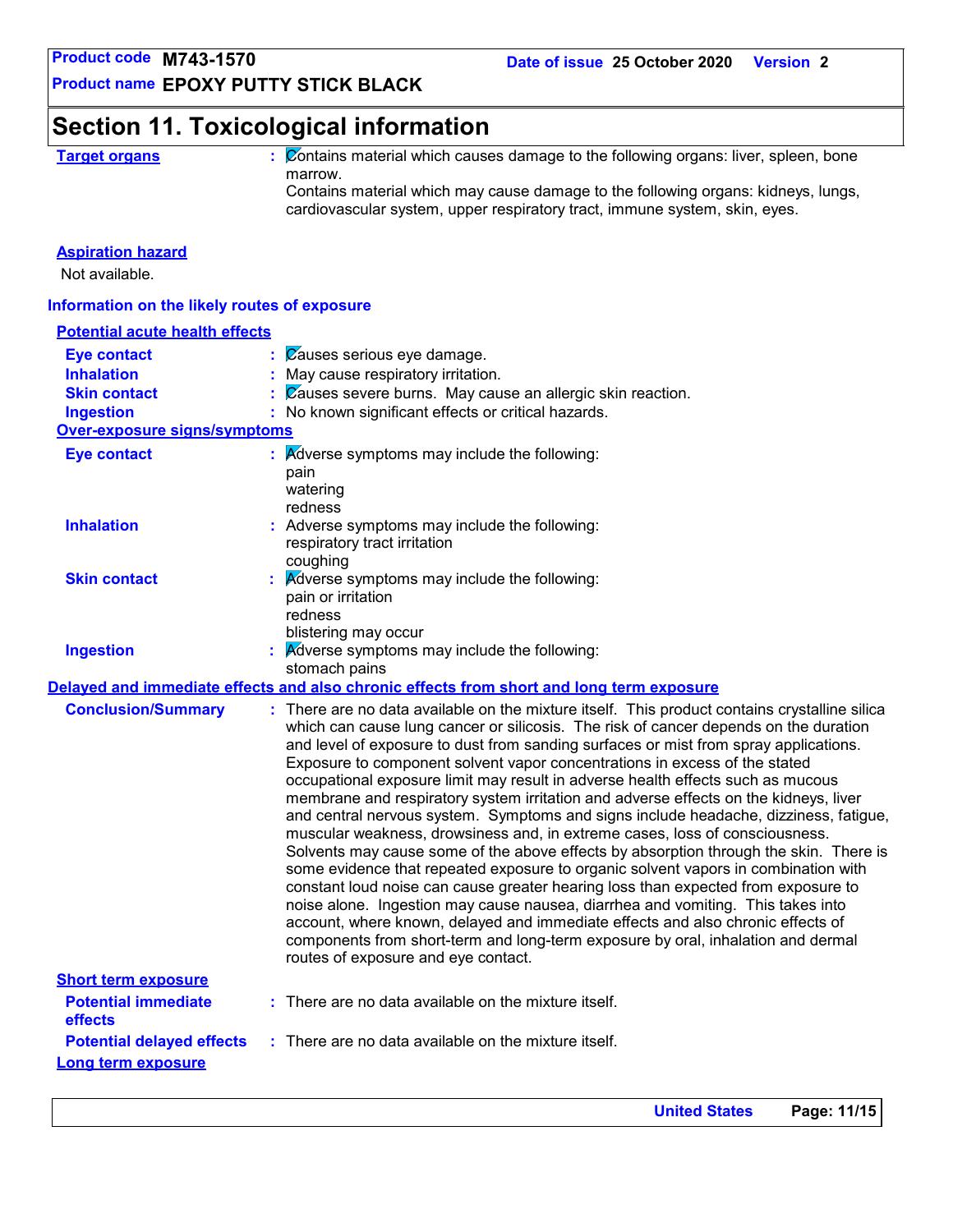### **Section 11. Toxicological information**

| <b>Potential immediate</b><br><b>effects</b> | $\therefore$ There are no data available on the mixture itself.                                                                                                          |
|----------------------------------------------|--------------------------------------------------------------------------------------------------------------------------------------------------------------------------|
|                                              | <b>Potential delayed effects</b> : There are no data available on the mixture itself.                                                                                    |
| <b>Potential chronic health effects</b>      |                                                                                                                                                                          |
| <b>General</b>                               | : Causes damage to organs through prolonged or repeated exposure. Once sensitized, a<br>severe allergic reaction may occur when subsequently exposed to very low levels. |
| <b>Carcinogenicity</b>                       | : May cause cancer. Risk of cancer depends on duration and level of exposure.                                                                                            |
| <b>Mutagenicity</b>                          | : No known significant effects or critical hazards.                                                                                                                      |
| <b>Reproductive toxicity</b>                 | : No known significant effects or critical hazards.                                                                                                                      |
| <b>Numerical measures of toxicity</b>        |                                                                                                                                                                          |

### **Acute toxicity estimates**

| <b>Product/ingredient name</b>          | Oral (mg/<br>kg) | <b>Dermal</b><br>(mg/kg) | <b>Inhalation</b><br>(gases)<br>(ppm) | Inhalation<br>(vapors)<br>(mg/l) | <b>Inhalation</b><br>dusts and<br>mists) (mg/ |
|-----------------------------------------|------------------|--------------------------|---------------------------------------|----------------------------------|-----------------------------------------------|
| MOHAWK BLACK 7 3-6WOOD REP.             | 15477.7          | 6868.1                   | N/A                                   | N/A                              | N/A                                           |
| bis-[4-(2,3-epoxipropoxi)phenyl]propane | 15000            | 23000                    | N/A                                   | N/A                              | N/A                                           |
| Epoxy resin (MW $\leq$ 700)             | 2500             | 2500                     | N/A                                   | N/A                              | N/A                                           |
| 2,4,6-tris(dimethylaminomethyl)phenol   | 1200             | 1280                     | N/A                                   | N/A                              | N/A                                           |

## **Section 12. Ecological information**

#### **Toxicity**

| <b>Product/ingredient name</b>                        | <b>Result</b>                   | <b>Species</b>          | <b>Exposure</b> |
|-------------------------------------------------------|---------------------------------|-------------------------|-----------------|
| $\sqrt{p}$ is-[4-(2,3-epoxipropoxi)<br>phenyl]propane | Acute LC50 1.8 mg/l Fresh water | Daphnia - daphnia magna | 48 hours        |
|                                                       | Chronic NOEC 0.3 mg/l           | Daphnia                 | 21 days         |
| Epoxy resin (MW $\leq$ 700)                           | Acute LC50 1.8 mg/l             | Daphnia                 | 148 hours       |
|                                                       | Chronic NOEC 0.3 mg/l           | Daphnia                 | $21$ days       |
| $2,4,6$ -tris                                         | Acute LC50 175 mg/l             | Fish                    | 196 hours       |
| dimethylaminomethyl)phenol                            |                                 |                         |                 |

#### **Persistence and degradability**

| <b>Product/ingredient name</b>                            | Test                     | <b>Result</b> |                   | <b>Dose</b> |             | <b>Inoculum</b>  |
|-----------------------------------------------------------|--------------------------|---------------|-------------------|-------------|-------------|------------------|
| <b>E</b> poxy resin (MW $\leq$ 700)                       | OECD 301F                | 5 % - 28 days |                   |             |             |                  |
| <b>Product/ingredient name</b>                            | <b>Aquatic half-life</b> |               | <b>Photolysis</b> |             |             | Biodegradability |
| $\vert$ $\phi$ is-[4-(2,3-epoxipropoxi)<br>phenyl]propane |                          |               |                   |             | Not readily |                  |
| Epoxy resin (MW $\leq$ 700)                               |                          |               |                   |             | Not readily |                  |

### **Bioaccumulative potential**

| <b>United States</b> |
|----------------------|
|----------------------|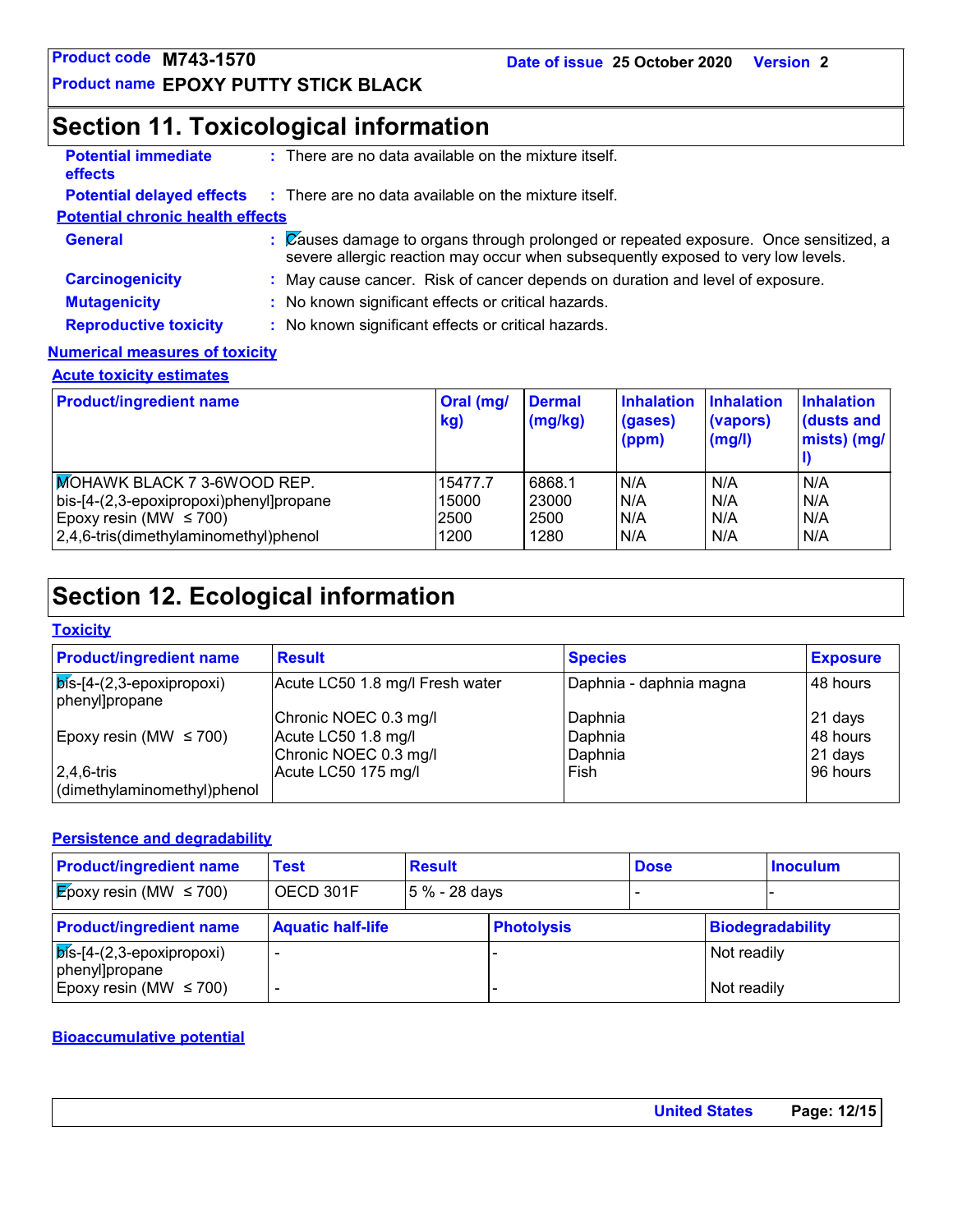### **Section 12. Ecological information**

| <b>Product/ingredient name</b>                | $\mathsf{LocP}_\mathsf{ow}$ | <b>BCF</b> | <b>Potential</b> |
|-----------------------------------------------|-----------------------------|------------|------------------|
| <b>Epoxy resin (MW <math>\leq</math> 700)</b> |                             |            | low              |

#### **Mobility in soil**

**Soil/water partition coefficient (KOC)**

**:** Not available.

### **Section 13. Disposal considerations**

**Disposal methods :**

The generation of waste should be avoided or minimized wherever possible. Disposal of this product, solutions and any by-products should at all times comply with the requirements of environmental protection and waste disposal legislation and any regional local authority requirements. Dispose of surplus and non-recyclable products via a licensed waste disposal contractor. Waste should not be disposed of untreated to the sewer unless fully compliant with the requirements of all authorities with jurisdiction. Waste packaging should be recycled. Incineration or landfill should only be considered when recycling is not feasible. This material and its container must be disposed of in a safe way. Care should be taken when handling emptied containers that have not been cleaned or rinsed out. Empty containers or liners may retain some product residues. Avoid dispersal of spilled material and runoff and contact with soil, waterways, drains and sewers.

**Disposal should be in accordance with applicable regional, national and local laws and regulations. Refer to Section 7: HANDLING AND STORAGE and Section 8: EXPOSURE CONTROLS/PERSONAL PROTECTION**  safe way. Care should b<br>
cleaned or rinsed out. En<br>
Avoid dispersal of spilled<br>
and sewers.<br>
Disposal should be in accordance with applicable regio<br>
Refer to Section 7: HANDLING AND STORAGE and Sect<br>
for additional handlin

**for additional handling information and protection of employees. Section 6. Accidental release measures**

|                                                                                  | <b>DOT</b>      | <b>IMDG</b>            | <b>IATA</b>            |
|----------------------------------------------------------------------------------|-----------------|------------------------|------------------------|
| <b>UN number</b>                                                                 | Not regulated.  | Not regulated.         | Not regulated.         |
| <b>UN proper shipping</b><br>name                                                | $\blacksquare$  |                        |                        |
| Transport hazard class  -<br>(e <sub>s</sub> )                                   |                 |                        |                        |
| <b>Packing group</b>                                                             |                 |                        |                        |
| <b>Environmental hazards No.</b><br><b>Marine pollutant</b><br><b>substances</b> | Not applicable. | No.<br>Not applicable. | No.<br>Not applicable. |

#### **Additional information**

- None identified. **: DOT**
- None identified. **: IMDG**
- **IATA :** None identified.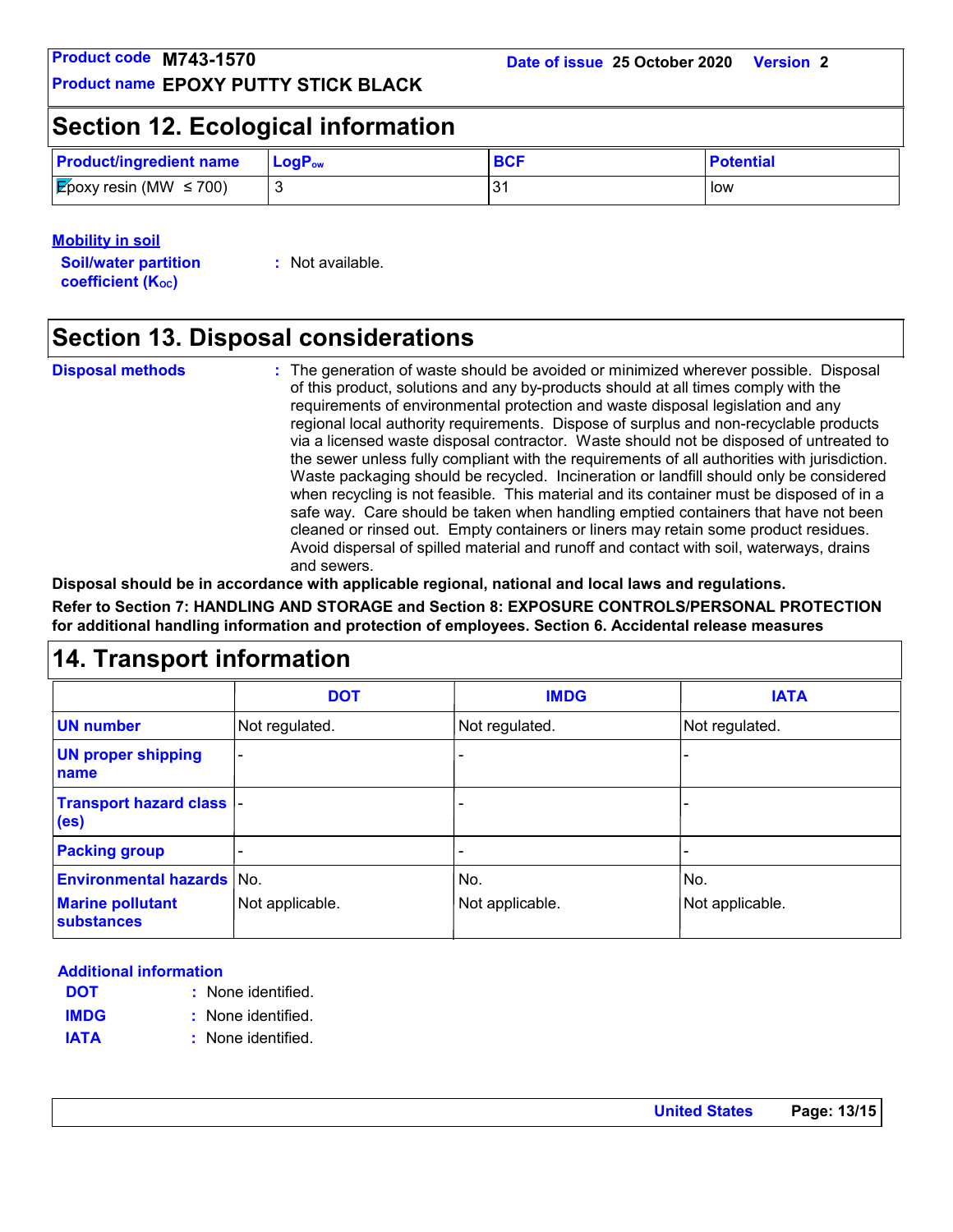**Date of issue 25 October 2020 Version 2**

**Product name EPOXY PUTTY STICK BLACK**

**Product code M743-1570<br>
Product name EPOXY PUTTY STICK BLACK<br>
14. Transport information<br>
Special precautions for user : Transport within user' Special precautions for user Transport within user's premises:** always transport in closed containers that are **:** upright and secure. Ensure that persons transporting the product know what to do in the event of an accident or spillage.

**Transport in bulk according :** Not applicable. **to IMO instruments**

### **Section 15. Regulatory information**

#### **United States**

**United States inventory (TSCA 8b) :** All components are active or exempted.

#### **SARA 302/304**

**SARA 304 RQ :** Not applicable.

**Composition/information on ingredients**

No products were found.

#### **SARA 311/312**

**Classification :** SKIN CORROSION - Category 1C SERIOUS EYE DAMAGE - Category 1 SKIN SENSITIZATION - Category 1 CARCINOGENICITY - Category 1A SPECIFIC TARGET ORGAN TOXICITY (SINGLE EXPOSURE) (Respiratory tract irritation) - Category 3 SPECIFIC TARGET ORGAN TOXICITY (REPEATED EXPOSURE) - Category 1

#### **Composition/information on ingredients**

| <b>Name</b>                                                                                                                                                    | $\frac{9}{6}$ | <b>Classification</b>                                                                           |
|----------------------------------------------------------------------------------------------------------------------------------------------------------------|---------------|-------------------------------------------------------------------------------------------------|
| $\sqrt{\mathbf{z}}$ alc, not containing asbestiform<br>fibres                                                                                                  | $\geq 90$     | SPECIFIC TARGET ORGAN TOXICITY (SINGLE EXPOSURE)<br>(Respiratory tract irritation) - Category 3 |
| bis-[4-(2,3-epoxipropoxi)phenyl]<br>propane                                                                                                                    | ≥50 - ≤75     | <b>SKIN IRRITATION - Category 2</b><br><b>EYE IRRITATION - Category 2A</b>                      |
|                                                                                                                                                                |               | SKIN SENSITIZATION - Category 1B                                                                |
| Poly[oxy(methyl-1,2-ethanediyl)],<br>α-hydro-ω-hydroxy-, ether with<br>2,2-bis(hydroxymethyl)-1,3-propanediol<br>(4:1),<br>2-hydroxy-3-mercaptopropyl<br>ether | ≥50 - ≤75     | SKIN SENSITIZATION - Category 1B                                                                |
| Epoxy resin (MW $\leq$ 700)                                                                                                                                    | $≥10 - ≤20$   | <b>SKIN IRRITATION - Category 2</b>                                                             |
|                                                                                                                                                                |               | EYE IRRITATION - Category 2A                                                                    |
| 2,4,6-tris(dimethylaminomethyl)                                                                                                                                | $≥10 - ≤13$   | SKIN SENSITIZATION - Category 1B<br><b>ACUTE TOXICITY (oral) - Category 4</b>                   |
| phenol                                                                                                                                                         |               | <b>ACUTE TOXICITY (dermal) - Category 4</b>                                                     |
|                                                                                                                                                                |               | SKIN CORROSION - Category 1C<br>SERIOUS EYE DAMAGE - Category 1                                 |
|                                                                                                                                                                |               | SKIN SENSITIZATION - Category 1B                                                                |
| bis[(dimethylamino)methyl]                                                                                                                                     | $≥1.0 - <5.0$ | SKIN CORROSION - Category 1B                                                                    |
| phenol                                                                                                                                                         |               | SERIOUS EYE DAMAGE - Category 1                                                                 |
| crystalline silica, respirable                                                                                                                                 | $≥1.0 - ≤5.0$ | CARCINOGENICITY - Category 1A                                                                   |
| powder (<10 microns)                                                                                                                                           |               | SPECIFIC TARGET ORGAN TOXICITY (REPEATED                                                        |
|                                                                                                                                                                |               | Page: 14/15<br><b>United States</b>                                                             |